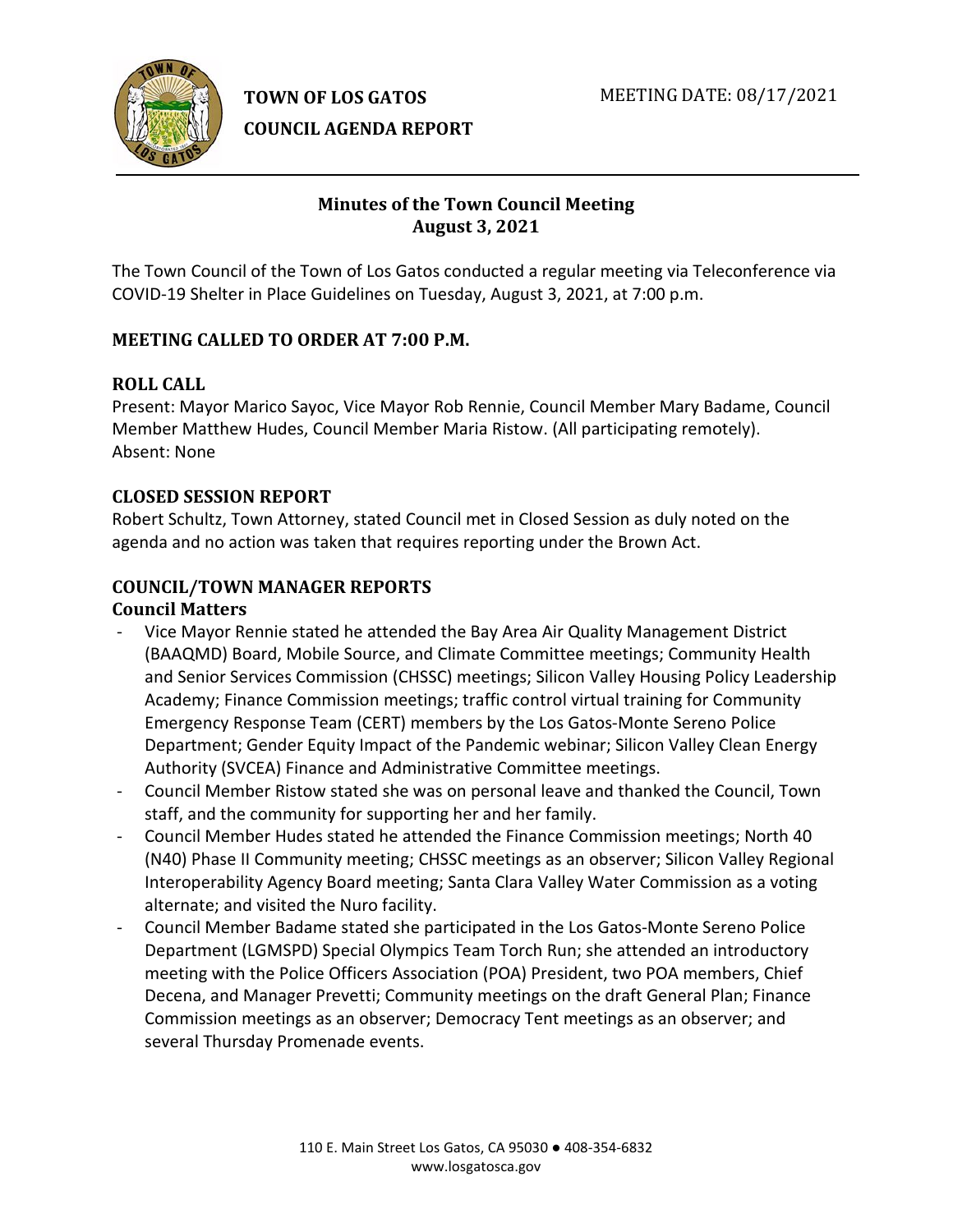## PAGE **2** OF **9**

SUBJECT: Minutes of the Town Council Meeting of August 3, 2021<br>DATE: August 3, 2021 August 3, 2021

## Council Matters - continued

Mayor Sayoc stated she attended the West Valley Mayor's and Manager's Association meetings; Santa Clara County Cities Association General Membership meetings; Hate Crimes Task Force meetings; N40 Phase II Community meeting; Community meetings on the draft General Plan; ceremonial events; and met with residents.

### **Manager Matters**

- Announced Building, Planning, Business Licenses, and Engineering public counters will reopen on August 30, 2021. Online options will continue to be offered.
- Announced the Library is fully open with seating and laptops are available; per the Santa Clara County Health Order, masks are required indoors at all Town facilities.
- Announced in person Council meetings will return beginning August 17 and per the Santa Clara County Health Order, masks are required indoors; remote participation options will continue to be available.
- Announced the General Plan Update is underway; both the draft General Plan and draft Environmental Impact Reports are available for review and comments on both documents are welcome.
- Encouraged everyone to visit the Town booth at the Farmer's market for more information on the General Plan.
- Announced a Planning Commission and Town Council General Plan Study Session will be held via teleconference at a date to be announced.

## **CONSENT ITEMS (TO BE ACTED UPON BY A SINGLE MOTION)**

- 1. Approve Council Closed Session Meeting Minutes of June 15, 2021.
- 2. Approve Council Meeting Minutes of June 15, 2021.
- 3. Accept Report on Town Manager Approved Actions During the 2021 Town Council Legislative Recess.
- 4. Consider Approval of a Permanent Sign Permit Application on Property Zoned C-1:PD Located at 110 E. Main Street. APN 529-34-108. Sign Permit Application SN-21-005. Property Owner: Town of Los Gatos. Applicant: Friends Bookstore.
- 5. Adopt a Resolution Establishing a Housing Element Advisory Board for the 2023-2031 Housing Element Update. **RESOLUTION 2021-032**
- 6. Adopt a Resolution to Adopt a List of Projects for Fiscal Year 2021/22 Funded by State Senate Bill 1, the Road Repair and Accountability Act of 2017. **RESOLUTION 2021-033**
- 7. Authorize a Contract Amendment with SWCA Environmental Consultants in the Amount of \$26,000 for a Total Revised Contract Amount not to Exceed \$225,828 for Capital Improvement Project 832-4508 Vegetation Management.
- 8. Receive Update on ARPA Allocations to Nonentitlement Units of Government and the Town's Allocation.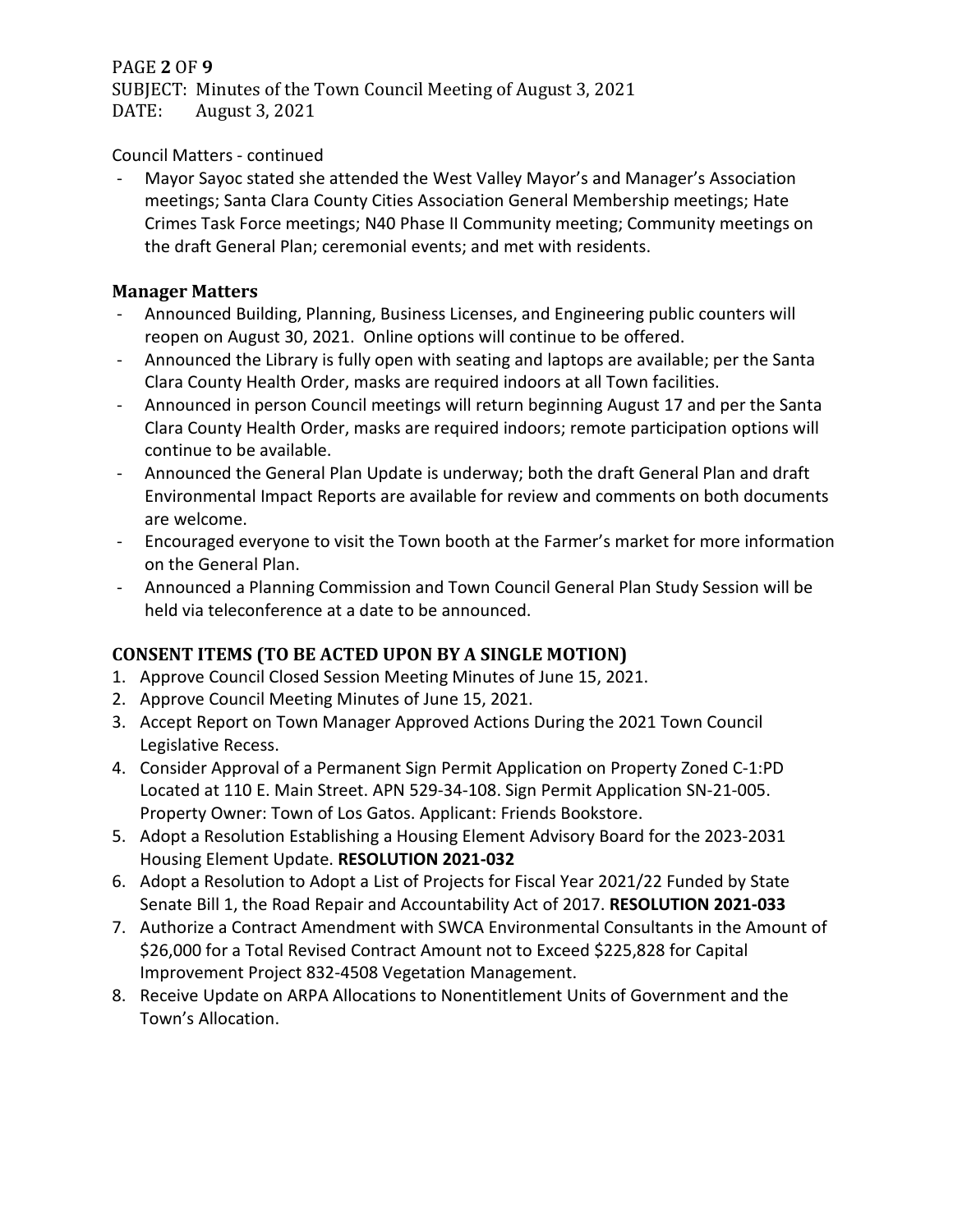### PAGE **3** OF **9**

SUBJECT: Minutes of the Town Council Meeting of August 3, 2021<br>DATE: August 3, 2021 August 3, 2021

Consent Items - Continued

- 9. a. Adopt a Resolution Required by the California Department of Tax and Fee Administration. **RESOLUTION 2021-034**
	- b. Rescind Resolution 2019-002 A Resolution of the Town Council of the Town of Los Gatos, Authorizing Certain Town Representatives and a Town Contractor Access to Sales, Transactions and Use Tax Records Pursuant to Revenue and Taxation Code Section 7056.
	- c. Authorize Amendment and Novation Agreement Between Avenu Insights & Analytics, LLC and MuniServices, LLC for Consultant Services Related to Sales Tax Information and District Tax Information.
- 10. Authorize the Town Manager to Execute a Contract First Amendment with St. Francis Electric, Inc. for the Traffic Signal and Streetlight Maintenance and Underground Service Alert Locating Services in the Amount of \$8,567, to be Funded from Fiscal Year 2020/21 Parks and Public Works Department – Engineering Development Services Program (5202), for a Total Revised Contract Amount Not to Exceed \$683,567.
- 11. Endorse the Santa Clara County Cities Association Recommendation for Police Reform.
- 12. Adopt a Resolution Establishing a Senior Service Committee for Development of a Long-Term Vision and Plan for Senior Service Provision. **RESOLUTION 2021-035**

Council Member Hudes pulled items #5 and #8.

Council Member Badame requested to comment on item #7 as recommended by staff in the Desk Item.

Opened public comment.

No one spoke.

Closed public comment.

**MOTION: Motion** by **Council Member Badame** to approve Consent Items 1 through 4, 6, 7 including the added wording to extend the agreement to June 30, 2022, and 9 through 12. **Seconded** by **Council Member Ristow.**

## **VOTE: Motion passed unanimously.**

## **VERBAL COMMUNICATIONS**

C. Roy

- Commented in opposition of the rainbow crosswalk, Critical Race Theory (CRT), and mask mandate; inquired if exceptions can be made to the mask mandate; commented in support of Town counters opening to the public on August 30.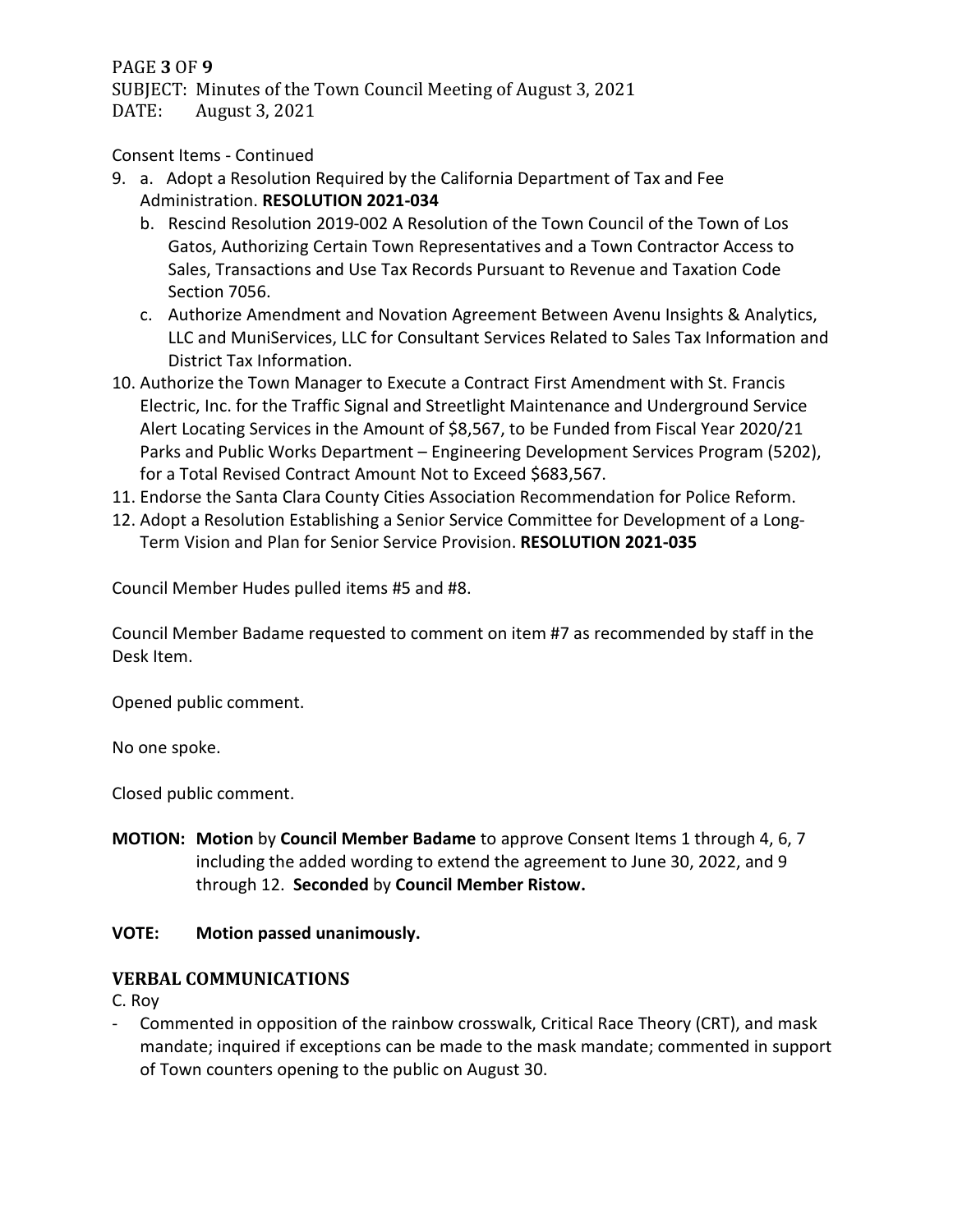PAGE **4** OF **9** SUBJECT: Minutes of the Town Council Meeting of August 3, 2021<br>DATE: August 3, 2021 August 3, 2021

Verbal Communications – continued

Carl Guardino, Bloom Energy Executive Vice President

- Announced the inaugural Stars and Strides Community Run will be held on August 22 and sign ups can be done online.

Rob Moore, Together We Will Indivisible

- Commented in support of diversity, equity, and inclusion (DEI) efforts.

Julie Ott-Surjan, Valley Medical Center Foundation Director of Events

- Encouraged all to participate in the Stars and Strides Community Run on August 22 and stated sign ups can be done online.

Yvette Weislak

- Commented in opposition of CRT and the rainbow crosswalks.

#### B Bice

- Commented in opposition of CRT and the rainbow crosswalks.

#### Ali Miano

- Commented in support of the rainbow crosswalks, and stated CRT is not taught in schools.

### Dahlia Epperson

- Commented CRT is being taught in schools, and opposed the rainbow crosswalks.

### PJ (Pat) Kearns

- Commented in support of the Stars and Strides Community Run.

### Amy Nishide

- Thanked the Town Council and Chamber of Commerce for their efforts in DEI and commented that the School Board is responsible for hearing comments regarding CRT being taught in schools.

Lee Quintana

Commented in support of Amy's comments and CRT.

## **PUBLIC HEARINGS**

13. Water Conservation

- a. Adopt a 45-day Urgency Ordinance Declaring the Existence of a Condition of Drought and Providing for Mandatory Reductions in and Specified Prohibition of Water Use; and
- b. Direct Staff to Implement or Continue Water Conservation Measures and Activities as Described in the Staff Report. **ORDINANCE 2319**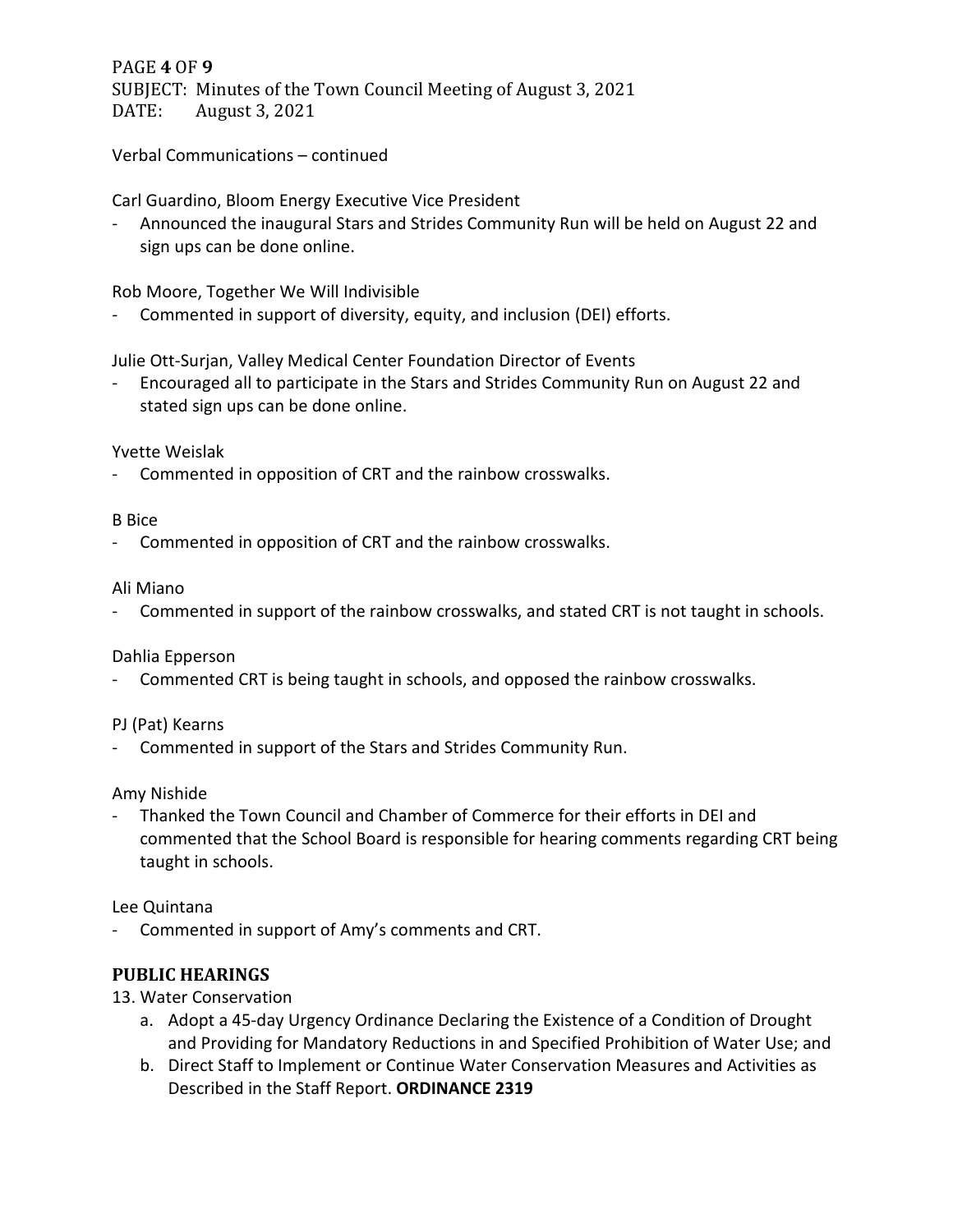PAGE **5** OF **9** SUBJECT: Minutes of the Town Council Meeting of August 3, 2021<br>DATE: August 3, 2021 August 3, 2021

Public Hearing Item #13 – continued

Matt Morley, Parks and Public Works Director, presented the staff report.

Opened Public Comment.

Sara Walker

- Commented on the state of the turf at Bachman Park and requested water conservation measures in the Town parks be implemented equitably.

PJ (Pat) Kearns

- Commented in support of the item; inquired if public service announcements can be televised.

Closed Public Comment.

Council discussed the matter.

#### **MOTION: Motion** by **Council Member Ristow** to

- Adopt a 45-day urgency ordinance declaring the existence of a condition of drought and providing for mandatory reductions in and specific prohibition of water use; and
- Direct staff to implement or continue water conservation measures and activities as described in the staff report.

**Seconded** by **Council Member Badame.**

#### **VOTE: Motion passed unanimously.**

Town Clerk Neis read the title of the ordinance.

14. Weed Abatement Program Public Hearing to Consider Objections to the 2021 Weed Abatement Program Assessment Report and Adopt a Resolution Confirming the Report and Authorizing Collection of the Assessment Charges. **RESOLUTION 2021-036**

Stefanie Hockemeyer, Executive Assistant, presented the staff report.

Opened Public Comment.

Maria Eaves

- Commented on her protest of the charges for her property.

Closed Public Comment.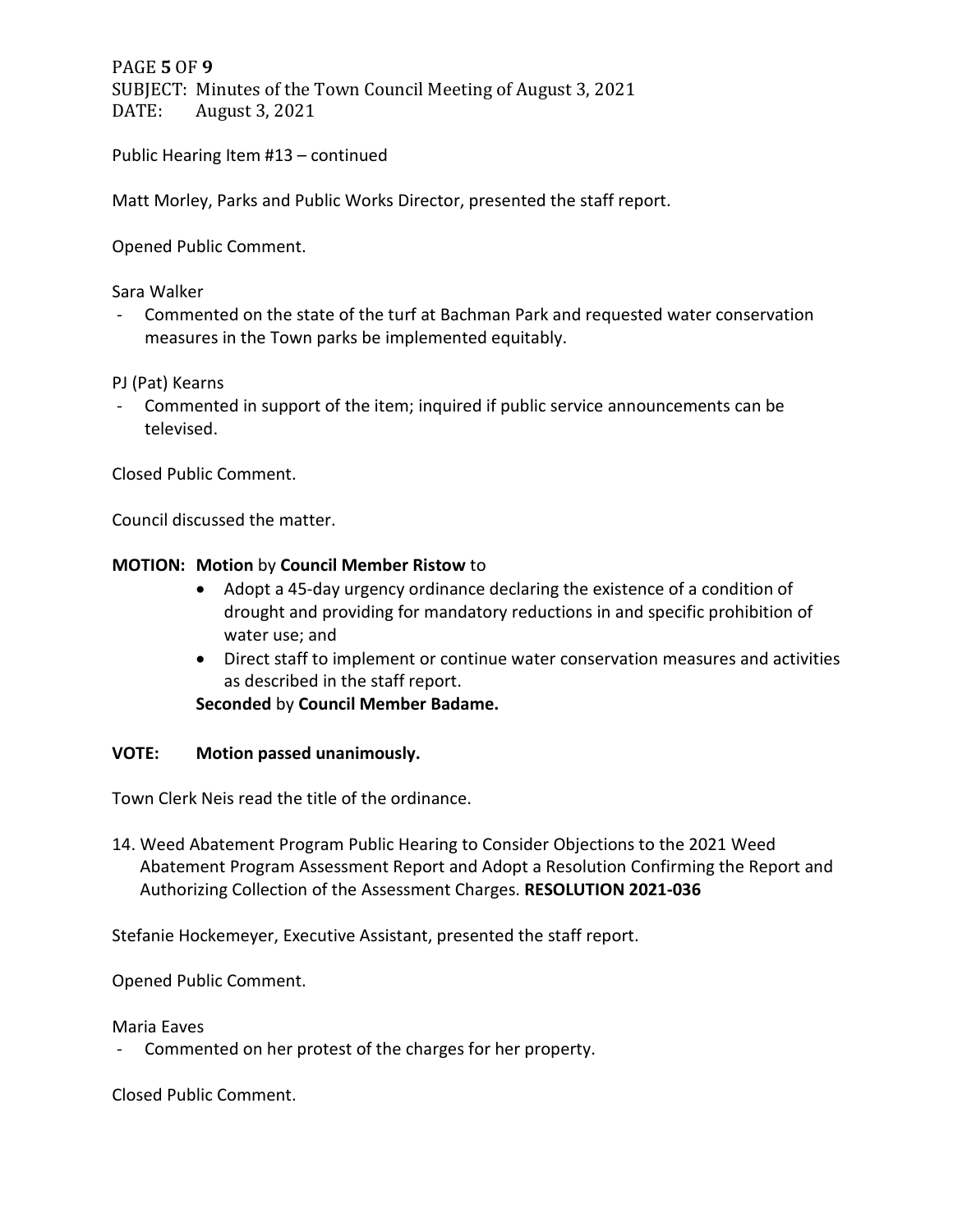PAGE **6** OF **9** SUBJECT: Minutes of the Town Council Meeting of August 3, 2021<br>DATE: August 3, 2021 August 3, 2021

Public Hearing Item #14 – continued

Council discussed the matter.

**MOTION: Motion** by **Council Member Badame** to adopt a resolution confirming the report and authorizing collection of the 2021 Weed Abatement Program Assessment charges. **Seconded** by **Council Member Hudes.**

#### **VOTE: Motion passed unanimously.**

#### **OTHER BUSINESS**

15. Discuss and receive the Police Services Report: January-June 2021.

Jamie Field, Police Captain, and Sarah Tada, Records and Communications Manager, presented the staff report.

Opened Public Comment.

Amy Nishide

Requested a meeting with Capitan Field to discuss her questions and inquired why Hispanic populations were arrested, stopped, and cited more frequently than other demographics.

Closed Public Comment.

Council discussed the matter.

Council received the Police Services Report: January-June 2021.

16. Direct the Further Implementation of Mental Health Response Options Within the Police Department.

Peter Decena, Chief of Police, presented the staff report.

Opened Public Comment.

No one spoke.

Closed Public Comment.

Council discussed the matter.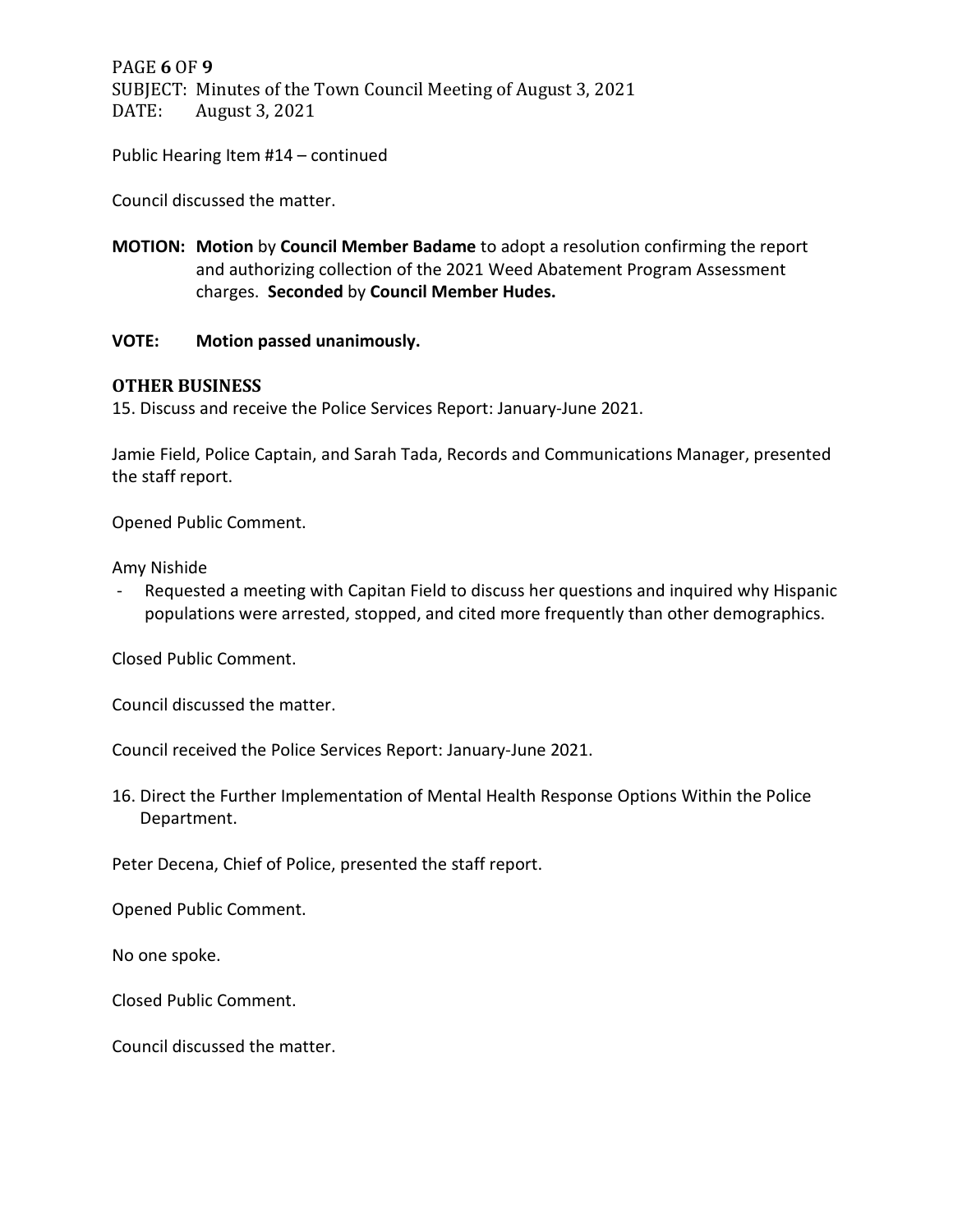PAGE **7** OF **9** SUBJECT: Minutes of the Town Council Meeting of August 3, 2021 DATE: August 3, 2021

Other Business Item #16 – continued

### **MOTION: Motion** by **Council Member Badame** to

- Implement a Vulnerable Communities Response Team, Enhanced Critical Incident Training (CIT) for Patrol Officers, mental health response training for the Victim Services Unit (VSU), Virtual Reality training system program, incorporate Integrating Communications, Assessment, and Tactics (ICAT) into the defensive tactics training curriculum;
- Return to Council at a later date with the cost and viability assessment of the contract ambulance program to transport individuals detained under Welfare and Institutions Code 5150 to Emergency Psychiatric Services and therapy canine program; and
- Direct Town personnel to meet with County leaders to explore further mental health response options.

### **Seconded** by **Council Member Ristow.**

### **VOTE: Motion passed unanimously.**

17. Authorize the Town Manager to Execute a Joint Memorandum of Understanding (MOU) Agreement with Santa Clara County Law Enforcement Agencies for Participation and Services Provided by the Santa Clara County Specialized Enforcement Team (SCCSET) Task Force from July 1, 2021 to June 30, 2031.

Peter Decena, Chief of Police, presented the staff report.

Opened Public Comment.

No one spoke.

Closed Public Comment.

Council discussed the matter.

- **MOTION: Motion** by **Council Member Badame** to authorize the Town Manager to execute a Joint Memorandum of Understanding (MOU) Agreement with Santa Clara County Law Enforcement Agencies for participation and services provided by the Specialized Enforcement Team (SCCSET) Task Force from July 1, 2021 to June 30, 2031. **Seconded** by **Council Member Hudes.**
- **VOTE: Motion passed unanimously.**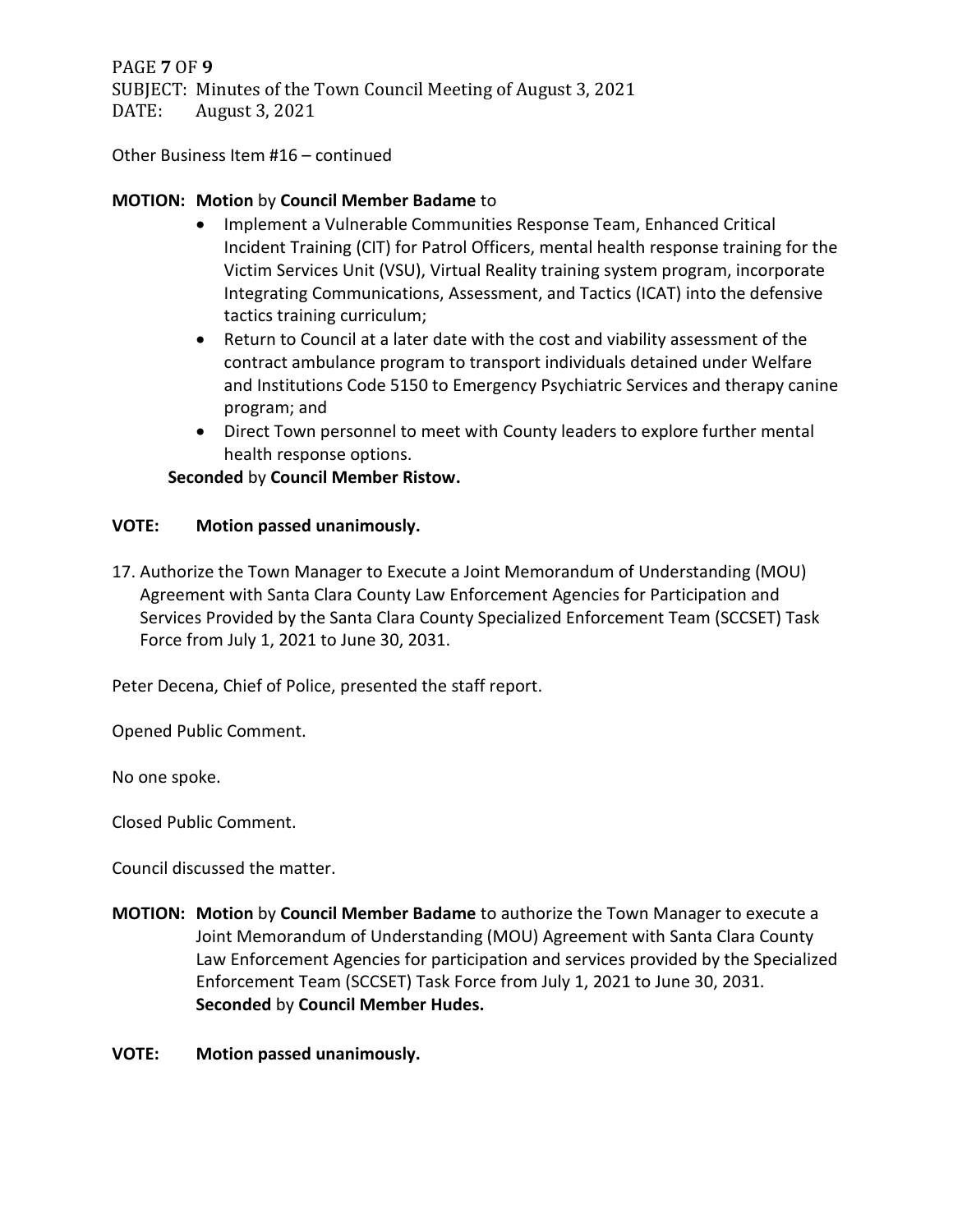### PAGE **8** OF **9**

SUBJECT: Minutes of the Town Council Meeting of August 3, 2021<br>DATE: August 3, 2021 August 3, 2021

### **PULLED CONSENT ITEMS**

5. Adopt a Resolution Establishing a Housing Element Advisory Board for the 2023-2031 Housing Element Update. **RESOLUTION 2021-032**

Joel Paulson, Community Development Director, presented the staff report.

Opened Public Comment.

Lee Quintana

- Requested the Housing Element Advisory Board include members of the public.

Ali Miano

- Requested the Housing Element Advisory Board include members of the public.

#### Rob Moore

- Requested the Housing Element Advisory Board include members of the public.

Closed Public Comment.

Council discussed the matter.

**MOTION: Motion** by **Council Member Hudes** to adopt a resolution establishing a Housing Element Advisory Board for the 2023-2031 Housing Element Update to include up to four at-large members from the public through the standard recruitment process, the Board shall elect the chair and vice chair, engage the public through social media, and open public comment at two points on the agenda. **Seconded** by **Council Member Badame.**

#### **VOTE: Motion passed unanimously.**

8. Receive Update on ARPA Allocations to Nonentitlement Units of Government and the Town's Allocation.

Arn Andrews, Assistant Town Manager, presented the staff report.

Opened Public Comment.

No one spoke.

Closed Public Comment.